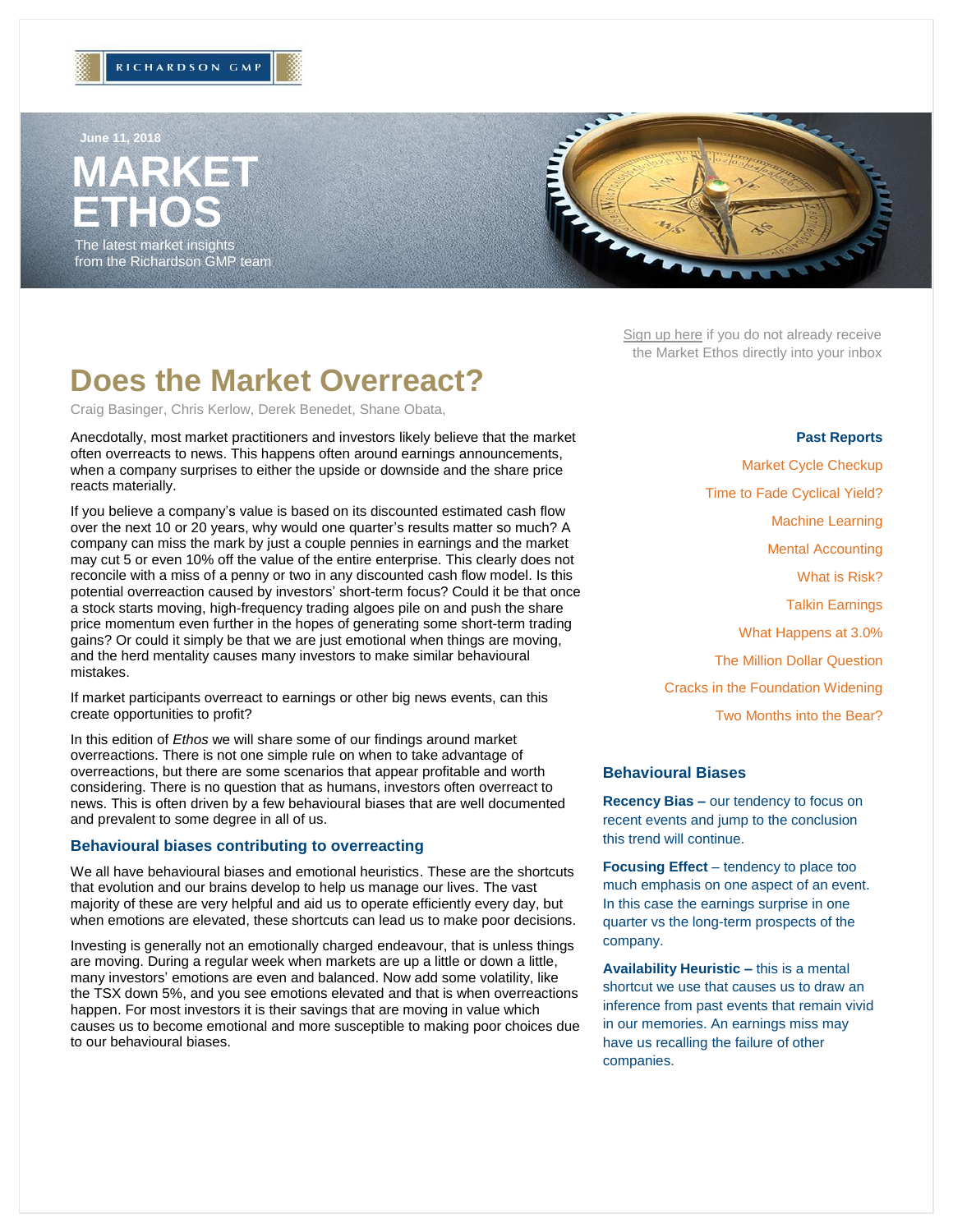In this report we are looking at instances when individual companies change value abruptly. We are not talking about the overall market.

The biases that are most likely to trigger a poor decision by an investor includes Recency Bias, Focusing Effect and Availability Heuristic (see descriptions on page 1 bottom right). The biases can be caused by either company-specific events or general market events.

#### **Yes, the markets overreact, but not always**

If stock prices quickly and accurately adjust to earnings announcements or other big news, after the one-day abrupt adjustment, future trading should be inline with the broader market or in-line with the broader market adjusted for beta. We don't believe this is always the case and in many instances share prices overreact and can partially revert back.

For this analysis we started with the S&P 500 members, analyzing all instances when individual companies had a +/- 3% move a given day. Over the past 5 years this totalled about 15,000 instances. We would add a caveat that over the past 5 years, markets have largely been moving higher. This does not negate the findings, but should be incorporated into any analysis of the results and gives us paths for further analysis.

The market seems good at adjusting to minor price changes, either up or down. Chart 1 only contains companies with a beta of 0.95 to 1.15, to avoid both high and low beta companies. The bars are the average 2-month performance relative to the S&P 500 index, following various sizes of abrupt price changes. If the sudden price change around news or earnings was either +3 to +5% or -3 to-5%, the market seems to have adjusted quickly and accurately to the news, on average. However, if the news triggered a share price change that was greater than +5% or less than -5% (big moves), the market seems to have not gotten it right. On big misses, the share price seems to overreact to the downside and makes up some of this lost ground over the next few months. On big positive surprises, the market does not seem to adjust enough as these companies on average continue to outperform the market.

### **Pre-existing trend is key**

After analyzing the size, beta, historical volatility, the pre-existing trend of the company, there appears to be a good indicator of how the share price will perform following a sudden price adjustment. We can't help it, but it seems the trend is your friend in this case. Companies in an established uptrend, as

**Following big price moves, the market tends to overreact on misses and underreact on** 



**Trend is key for how companies perform following big price moves**



measured by the slope of their 50-day moving average, show strong positive absolute and relative performance following a big downward surprise. Conversely, companies in an established downtrend that enjoy a positive surprise, tend to give some of those gains back on a relative basis.

Portfolio Management Implications – The market appears to have a tough time adjusting to big changes in a stock's share price. At the very least needing more time to absorb the data that caused the initial move. Of greater interest from a trading perspective, it would seem that big price drops often see a good degree of price recovery over the subsequent months. And this is more evident if the share price had been in a previous uptrend before the big miss or negative news event. Conversely, companies in a downtrend that see a sudden positive price change, appear to give some of those gains back. In other words don't fight the original trend.

#### *Charts are sourced to Bloomberg unless otherwise noted.*

This publication is intended to provide general information and is not to be construed as an offer or solicitation for the sale or purchase of any securities. Past performance of securities is no guarantee of future results. While effort has been made to compile this publication from sources believed to be reliable at the time of publishing, no representation or warranty, express or implied, is made as to this publication's accuracy or completeness. The opinions, estimates and projections in this publication may change at any time based on market and other conditions, and are provided in good faith but without legal responsibility. This publication does not have regard to the circumstances or needs of any specific person who may read it and should not be considered specific financial or tax advice. Before acting on any of the information in this publication, please consult your financial advisor. Richardson GMP Limited is not liable for any errors or omissions contained in this publication, or for any loss or damage arising from any use